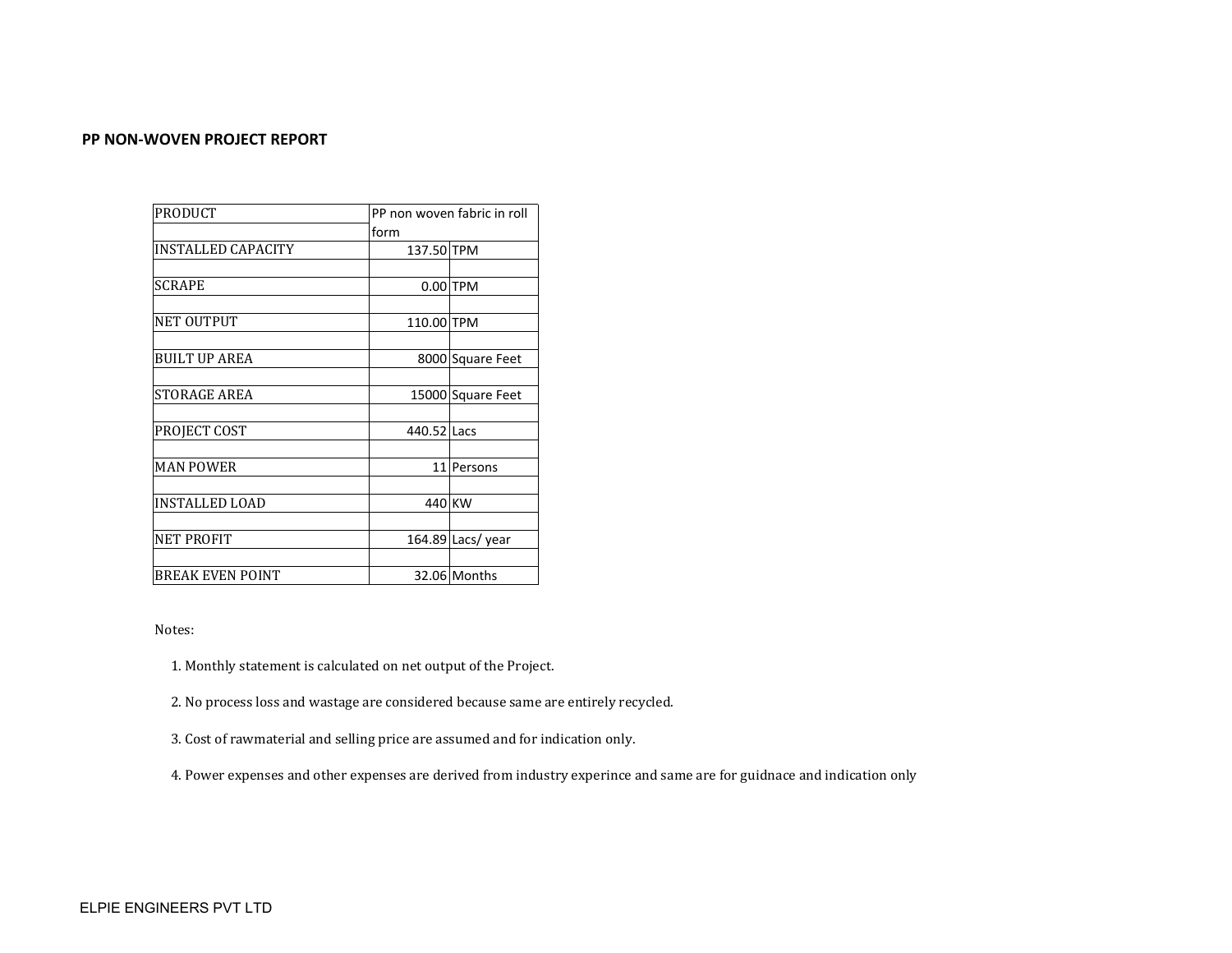# **PROJECT SUMMARY**

#### **Plant & machineries**

|                                    | Qty.  | Output kg/hr | Installed load | <b>Operating load</b> | Value Rs.in lacs |
|------------------------------------|-------|--------------|----------------|-----------------------|------------------|
| 1. PP non woven fabric line        |       | 200.00       | 440.00         | 176.00                | 325.00           |
| model LPN-1600                     |       |              |                |                       |                  |
| 2. Air compressor                  |       | Included     |                |                       |                  |
| 3. Chilling plant                  |       | Included     |                |                       |                  |
| 4. Slitter rewinder                |       | Included     |                |                       |                  |
| 5. Grinder                         |       | Included     |                |                       |                  |
| 6. Tools & tackles                 | 1 Set |              |                |                       | 2.00             |
| Total                              |       |              | 440.00         | 176.00                | 327.00           |
| 7. Electrification at Rs.5000 / kW |       |              |                |                       | 22.00            |
| 8. Margin for working capital      |       |              |                |                       | 91.52            |
| Total cost of project              |       |              |                |                       | 440.52           |

#### **Rawmaterial requirement**

| Blend of PP granuals | 80 | Rs/kg | 88.00 |
|----------------------|----|-------|-------|
| & Additives          |    |       |       |

# **Working capital requirement**

| Raw material                | 15  | days         | 52.80  |
|-----------------------------|-----|--------------|--------|
| Stock in process            |     | days         | 24.64  |
| Finished goods              | 15  | days         | 52.80  |
| Receivables                 | 15  | days         | 52.80  |
|                             |     | <b>Total</b> | 183.04 |
| Marging for working capital | 50% |              | 91.52  |

# **Manpower requirement**

|                         | Total | 2.25 |
|-------------------------|-------|------|
| Helpers for packing     | 5000  | 0.25 |
| Line operator $(1 + 2)$ | 20000 | 0.60 |
| Selling Manpower        | 50000 | 1.00 |
| Manager                 | 40000 | 0.40 |